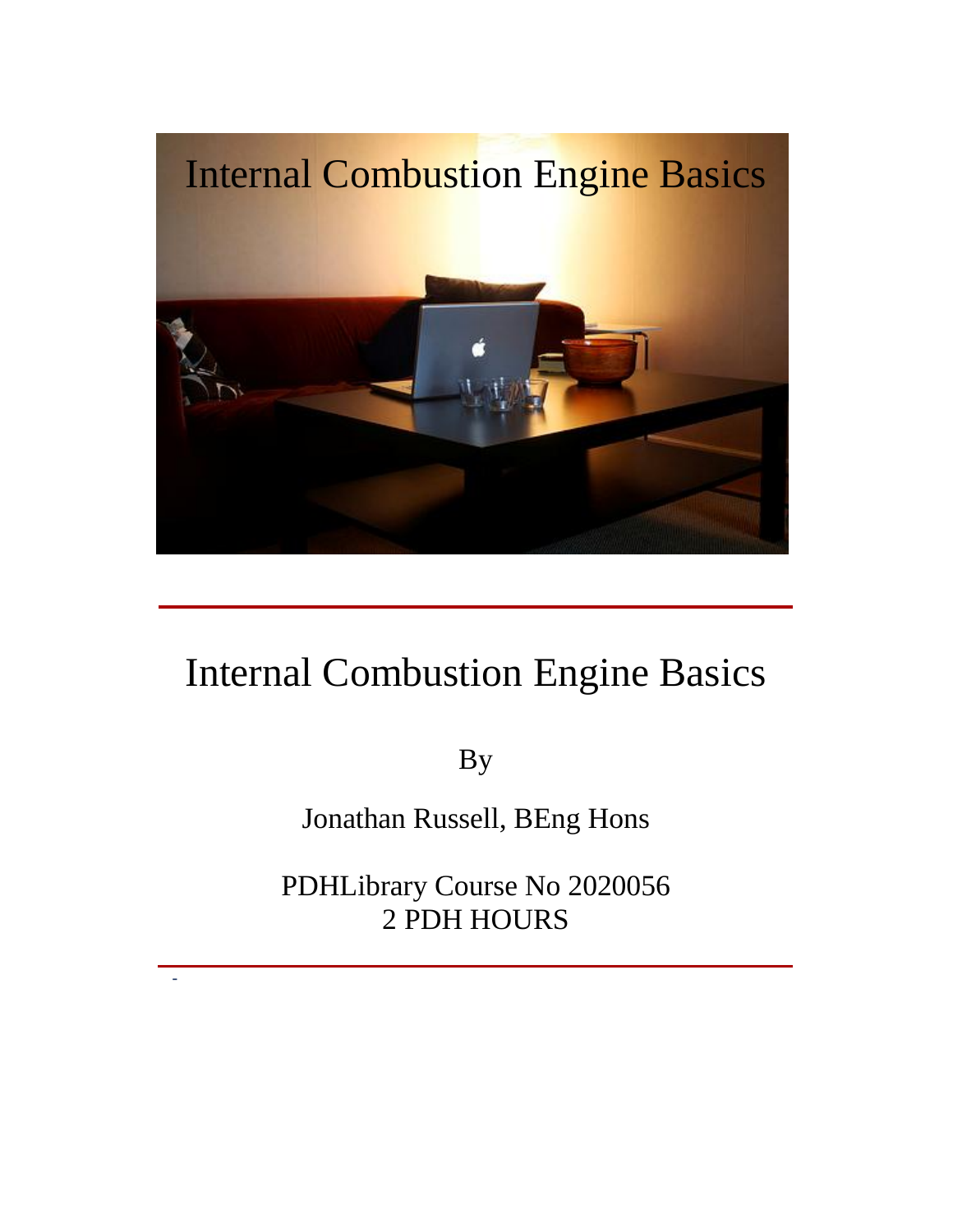## **Internal Combustion Engine Basics course is <sup>a</sup> video only course. As requested by the author, the full course**

**is Internal Combustion Engine Basics**<br> **Surse is a video only course.** As requested by the author, the full course<br>
is only available after payment is made. After payment is received, the **k**<br>**l**<br>**ourse is a video only course. As requested by the author, the full course<br><b>ouly** available after payment is made. After payment is received, the<br>video can be found by clicking on "My Account" and then clicking on **Court State Seart Seart Seart Starf**<br>Course is a video only<br>The Star Star<br>Courses" tab. **for for for for for a for for for exting the exting for for any exting on for any areas exting on for any exting course is the course video can be found by cli** This course is a video only course. As requested by the author, the full course This course is a video only co<br>video is only available after **p**<br>course video can be found by<br>"Video Courses" tab.<br>If for any reason you are uns<br>full refund or exchange. **course video can be found by clicking on "My Account" and then clicking on the "Video Courses" tab.<br>If for any reason you are unsatisfied with the course, we will provide you with a full refund or exchange.** "Video Courses" tab. **quiz**

 **as you watch and listen to the course. <sup>I</sup> recommend printing out the take**

**and <b>f** for any reason you are unsatisfied with the c<br>full refund or exchange.<br>This document contains the course quiz so that<br>questions as you watch and listen to the cours<br>quiz and circling your answers as you go. **there is a contribution of the course contribution**  $\mathbf{r}$  **contributed**  $\mathbf{r}$  **could the** fund or exchange.<br> **locument contains the course quiz so that you can answer various**<br> **locument contains the course quiz there is a standard contains the course quiz so that you can answer various<br>tions as you watch and listen to the course. I recommend printing out the<br>and circling your answers as you go.<br>The course video has been complete** This document contains the course quiz so that you can answer various ment contains the course quiz so that you can answer various<br>as you watch and listen to the course. I recommend printing out the<br>circling your answers as you go.<br>course video has been complete, you may click on the quiz bu quiz and circling your answers as you go.

**conservally consider the sum of the distinguiz and circling your answers as y<br>After the course video has been contake the online quiz the same as y<br>website. Certificates of completion<br>been successfully completed.** After the course video has been complete, you may click on the quiz button to<br>take the online quiz the same as you would for any other course on this<br>website. Certificates of completion are made available after the course take the online quiz the same as you would for any other course on this **been successfully completed.** 

If you have any questions, please feel free to contact us at

mail@pdhlibrary.com

or

352-367-2526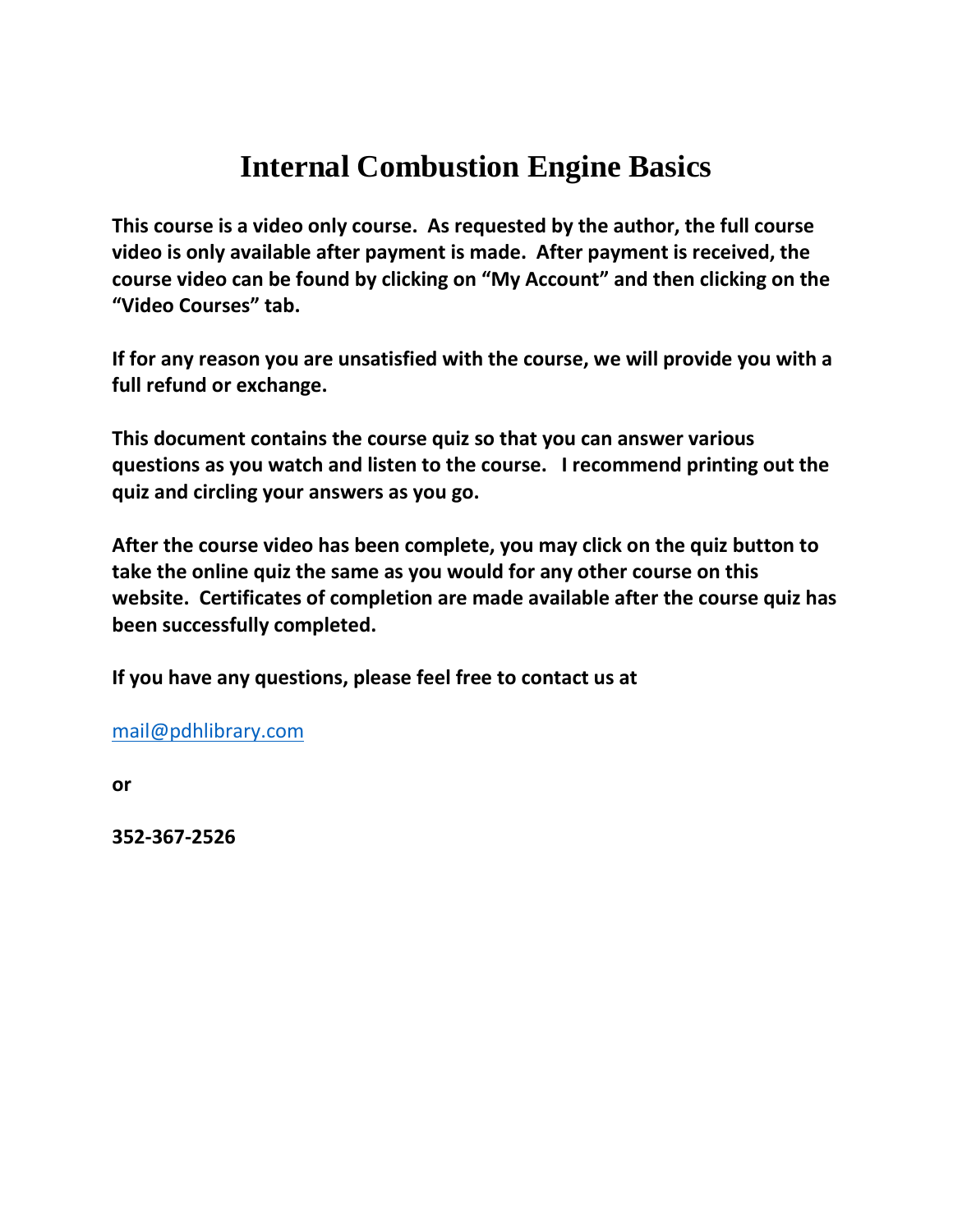## Internal Combustion Engine Basics – Quiz Updated 4-6-2020 Internal Combustion E<br>Updated 4-<br>What is the name of this component?



- 
- 
- 
- C) Crankshaft<br>D) Rotary Shaft

A) Crumpledshaft<br>
B) Camshaft<br>
C) Crankshaft<br>
D) Rotary Shaft<br>
A four-stroke engine is more efficient than a two-stroke engine. Crankshaft<br>Rotary Shaft<br>ur-stroke engi<br>True Rotary Shaft<br>ur-stroke engin<br>True<br>False 3) A four-stroke engine is more efficient than a two-stroke engine.<br>
3) True<br>
3) Diesel engines require spark plugs whilst petrol engines do not.

- A) True<br>B) False
- 
- True<br>False<br>el engines rec<br>True False<br>el engines req<br>True<br>False 4) Diesel engines require spark plugs whilst pet<br>
4) True<br>
4) Engine cooling water is also known as...
	-
	-
- A) True<br>B) False<br>Engine cooling water is<br>A) Jumper water. B) False<br>Engine cooling water is<br>A) Jumper water.<br>B) T-shirt water. <sup>-</sup><br>Fngine cooling water i<br>A) Jumper water.<br>B) T-shirt water.<br>C) Jacket water.
	-
	-
	-
	- A) Jumper water.<br>B) T-shirt water.<br>C) Jacket water.<br>D) Trouser water.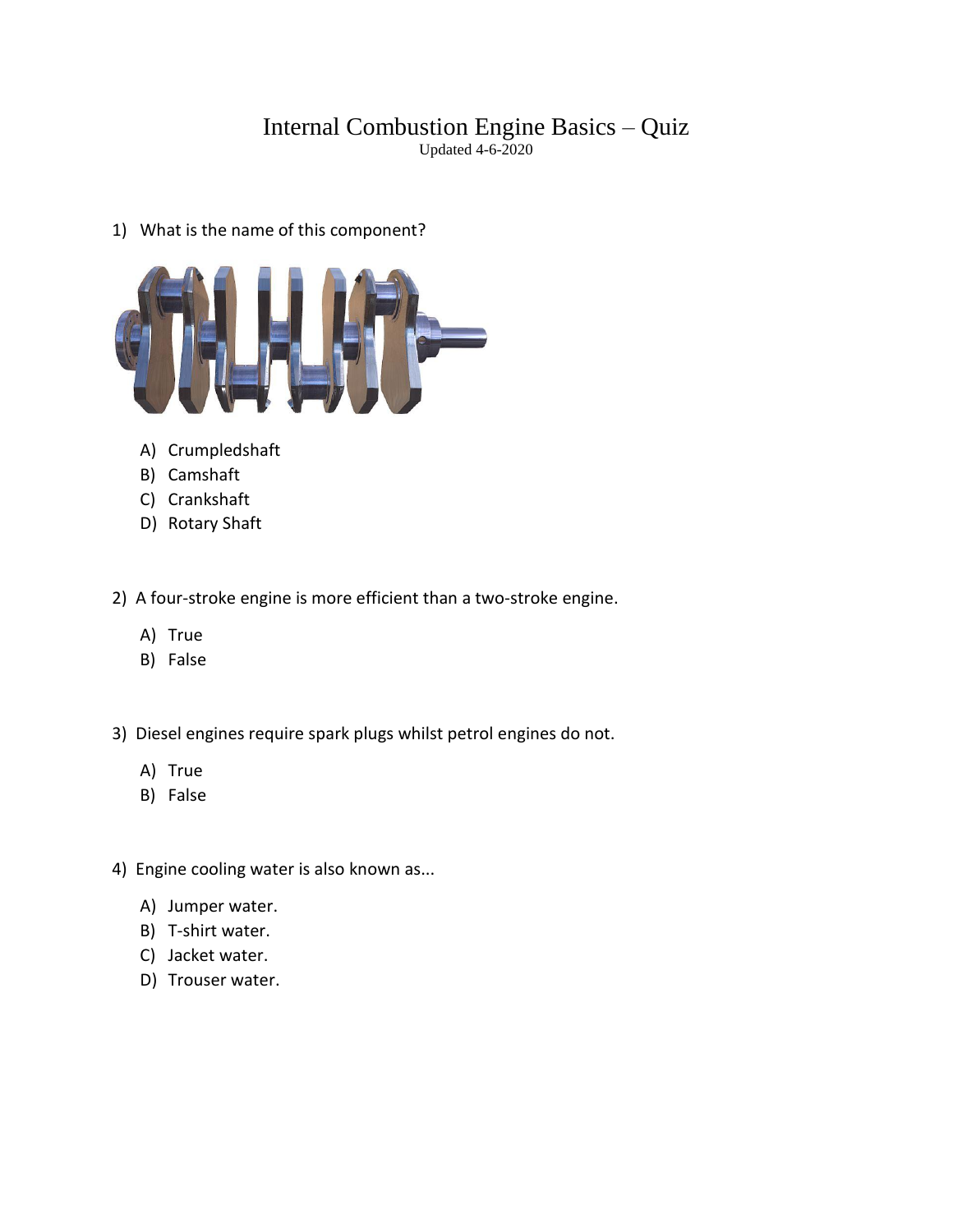An alternator is used to charge the engine battery and provide power to electrical systems **the engine of the engine is used to chargent**<br>The engine is running. lternator is us<br>ne engine is ru<br>True lternator is us<br>ne engine is ru<br>True<br>False when the engine is running. The smoke is running.<br>
A) True<br>
B) False<br>
White smoke in the exhaust indicates...

- 
- 

A) True<br>B) False<br>6) White smoke in the exhaust indicates...<br>A) water in the combustion space. 7)

- 
- B) False<br>Vhite smoke in the exhaust indicates...<br>A) water in the combustion space.<br>B) too little air and too much fuel used for combustion. e smoke in the exhaust indicates...<br>water in the combustion space.<br>too little air and too much fuel used for combustion.<br>too much air and not enough fuel used for combustion.
- B) too little air and too much fuel used for combustion.<br>C) too much air and not enough fuel used for combustion.<br>Blue smoke in the exhaust indicates that the engine is bu<br>A) True C) too much air a<br>Blue smoke in the<br>A) True<br>B) False
- A) water in the combustion space.<br>B) too little air and too much fuel used for combustion.<br>C) too much air and not enough fuel used for combustion.<br>Blue smoke in the exhaust indicates that the engine is burning lubrication 8) Blue smoke in the exhaust indicates that the engine is burning lu<br>
A) True<br>
B) False<br>
A) Black smoke in the exhaust indicates the engine is burning...
	-
	-

A) True<br>B) False<br>Black smoke in the exh<br>A) too little fuel. B) False<br>Black smoke in the exha<br>A) too little fuel.<br>B) too much air. *(
v*<br>Black smoke in the exhat<br>
(A) too little fuel.<br>
(B) too much air.<br>
(C) lubrication oil. k smoke in the exhat<br>too little fuel.<br>too much air.<br>lubrication oil.<br>too much fuel.

- 
- 
- C) lubrication oil.<br>D) too much fuel.
- too much fuel.<br>ch of these is No<br>Cam C)

A) too little fuel.<br>
B) too much air.<br>
C) lubrication oil.<br>
D) too much fuel.<br>
Which of these is NOT a main engine component. lubrication oil.<br>too much fuel.<br>ch of these is NOT a<br>Cam ch of these is NO<br>Cam<br>Camshaft<br>Clankshaft ch of these is NO<br>Cam<br>Camshaft<br>Clankshaft<br>Crankshaft

- 
- 
- 
- )<br>B) Cranl<br>A two st<br>A) True<br>B) False

A) Cam<br>B) Camshaft<br>C) Clankshaft<br>D) Crankshaft<br>A two stroke engine requires one full rotation of the crankshaft per combustion cycle. B) Camshaft<br>
C) Clankshaft<br>
D) Crankshaft<br>
10) A two stroke engine requires one full rotation of the crankshaft per combustion cycle.<br>
A) True

- 
-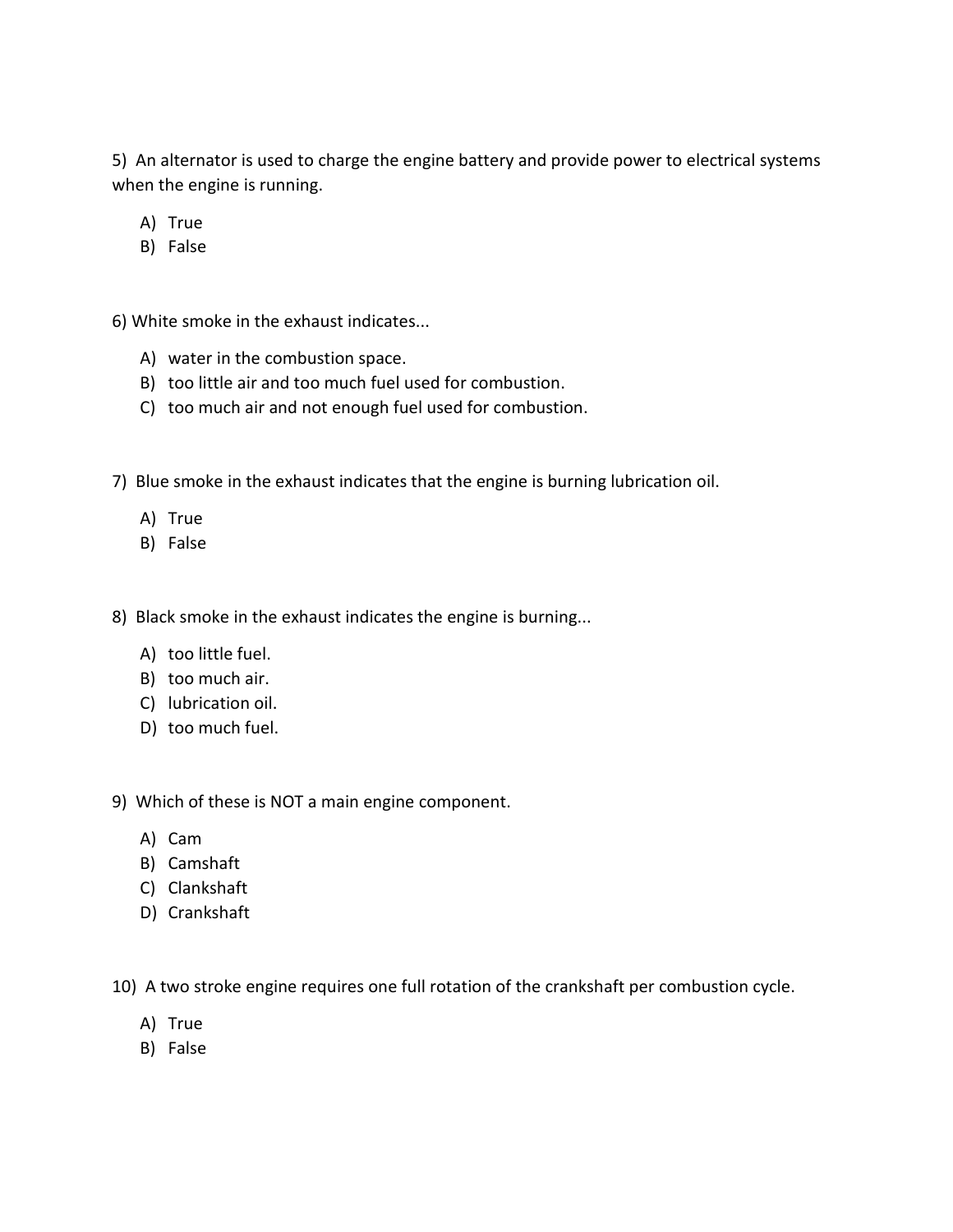## 11) Identify this component.



- 
- This engine design<br>
B) Anti-Friction Bearing<br>
C) Piston Shell<br>
D) Crankshaft Shell<br>
This engine design is a...
- 
- 



- 
- 
- 
- D) V4.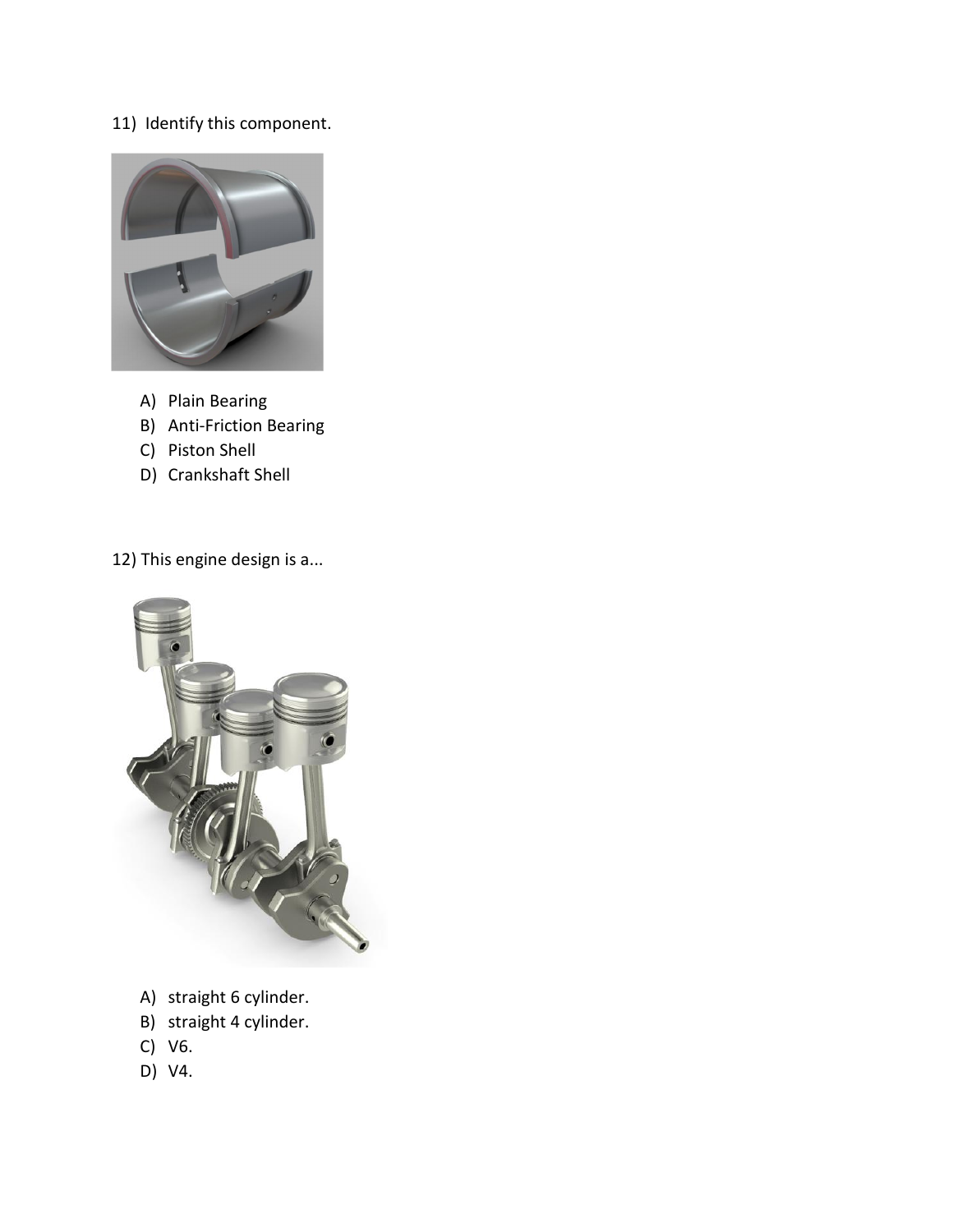13) Identify this component.



- 
- A) Hydraulic Piston<br>B) Valve (Poppet Valve)
- C) Pneumatic Camshaft<br>D) Engine Cylinder
- 
- C) Pneumatic Camshaft<br>D) Engine Cylinder<br>Identifv this component.



- 
- B) Valve<br>C) Piston<br>D) Cam
- 
-